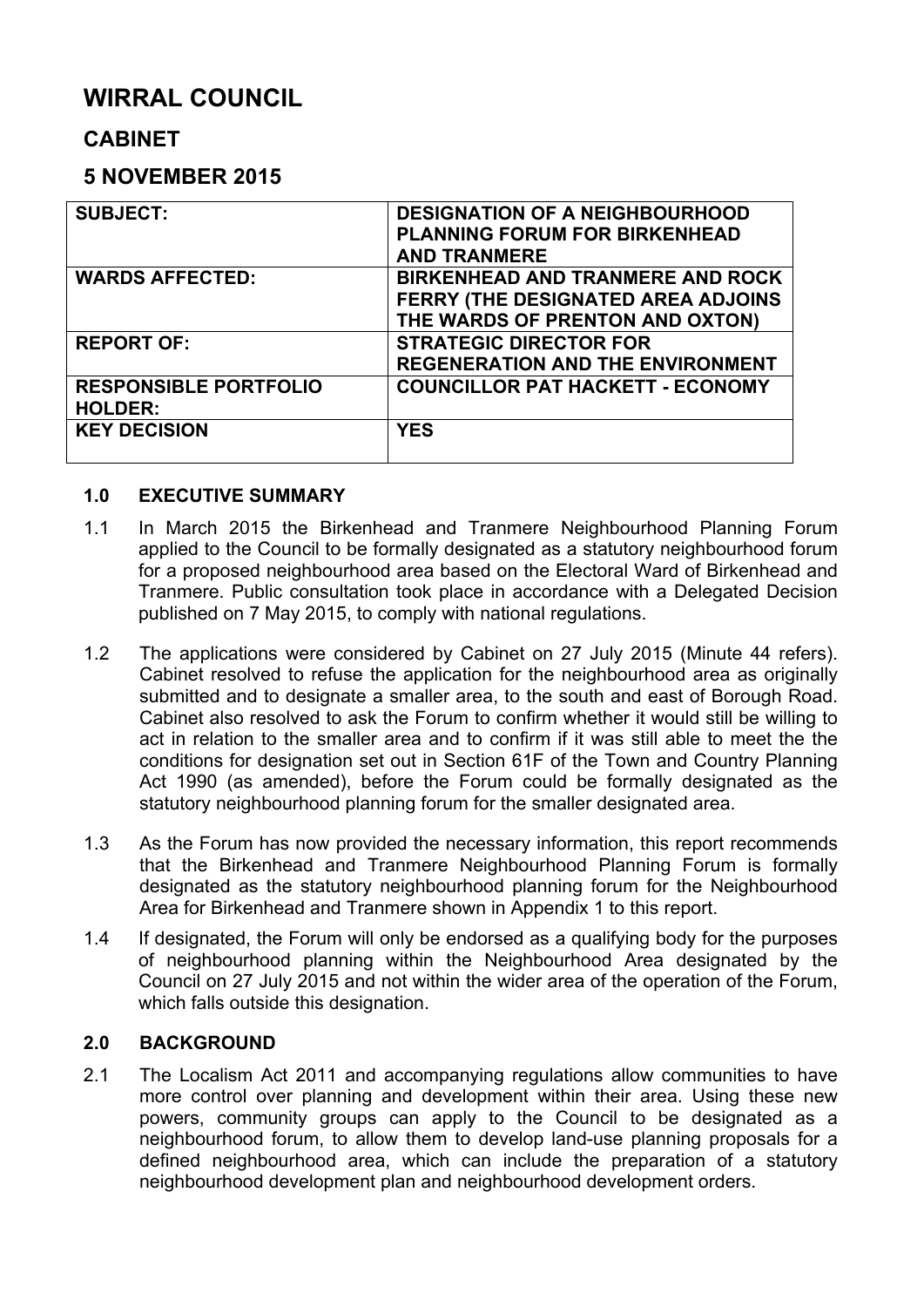- 2.2 A previous Delegated Report (published on 7 May 2015) considered the original application submitted to the Council by the Birkenhead and Tranmere Neighbourhood Planning Forum to establish a neighbourhood forum and a neighbourhood area for Birkenhead and Tranmere. The Delegated Report concluded that the application documents complied with the relevant statutory requirements and were appropriate for publication for statutory public consultation, which took place between 20 May and 3 July 2015.
- 2.3 Cabinet considered the applications on 27 July 2015 (Minute 44 refers) and resolved to refuse the application for the neighbourhood area as originally submitted and to designate a smaller, predominantly residential neighbourhood area, to the south and east of Borough Road.
- 2.4 A copy of the boundary to the Neighbourhood Area designated by Cabinet on 27 July 2015 is attached at Appendix 1 to this report.
- 2.5 The decision to designate the accompanying neighbourhood forum was deferred, to allow the Forum to confirm whether it was still willing to act in relation to the smaller area and to confirm that it was still able to meet the conditions for designation set out in Section 61F of the Town and Country Planning Act 1990 (as amended).

*Designation of a Neighbourhood Forum*

- 2.6 The requirements for designating a neighbourhood forum are set out in national legislation.
- 2.7 To qualify, a forum must be established for the express purpose of promoting or improving the social, economic and environmental wellbeing of an area that consists of or includes the neighbourhood area concerned; the membership of the forum must be open to individuals who live in, who work in or are elected to represent the neighbourhood area; the membership must include a minimum of 21 individuals, each of whom lives in, works in or is elected to represent the neighbourhood area; and the forum must have a written constitution.
- 2.8 When deciding whether to designate a neighbourhood forum for a neighbourhood area, the Council must have regard to the desirability of designating an organisation which has secured, or taken reasonable steps to attempt to secure, that its membership includes at least one person who lives in the area, one person who works there and one person who has been elected to represent the area; whose membership is drawn from different places in the neighbourhood area concerned and from different sections of the community in that area; and whose purpose reflects (in general terms) the character of that area.
- 2.9 The forum is not, however, required to have a member from each membership category in order to be designated.
- 2.10 Only one body can be designated as a neighbourhood forum for each neighbourhood area and the Council can only withdraw the designation of a neighbourhood forum if the body no longer meets the conditions by reference to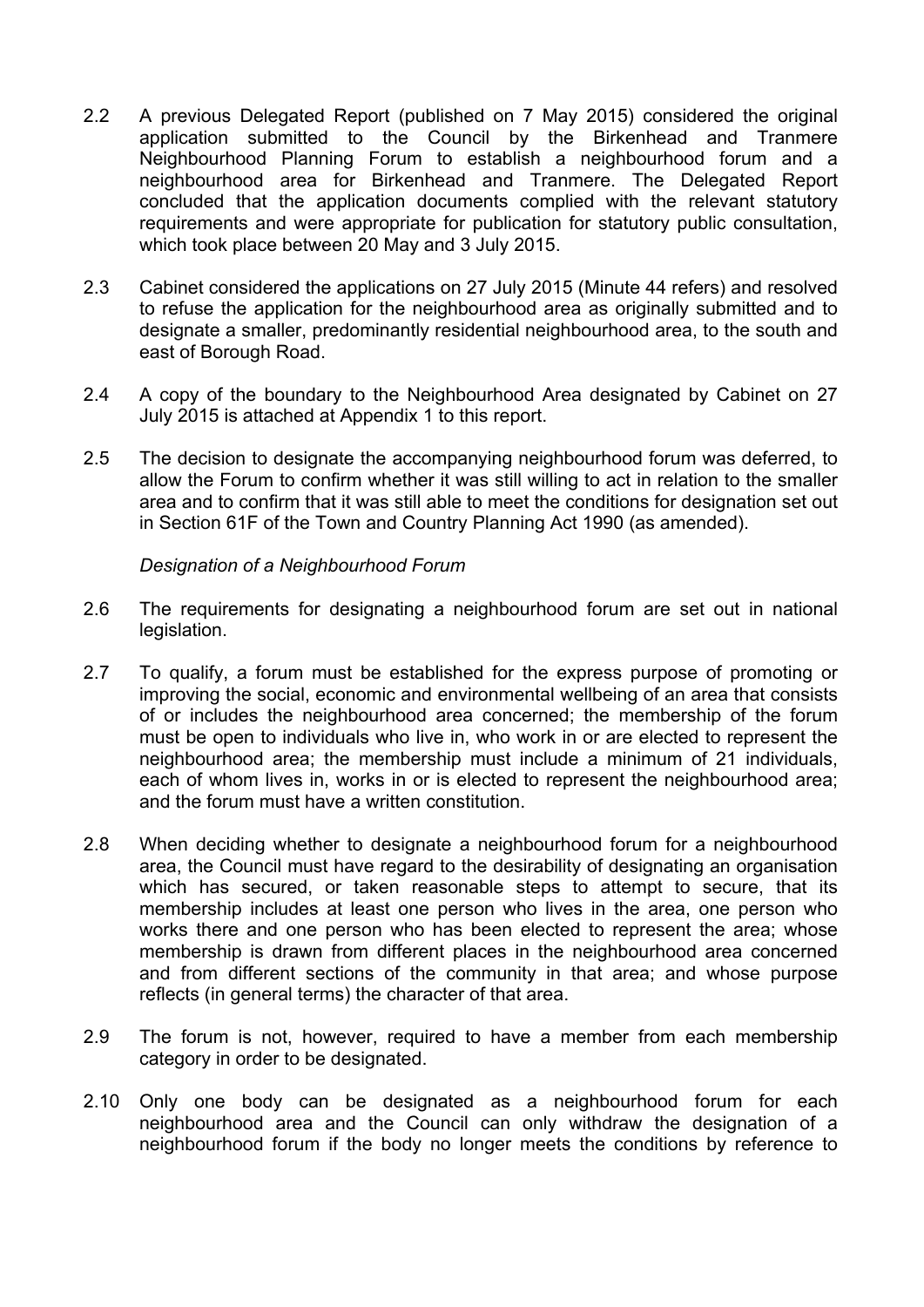which it was designated or no longer meets any other criteria to which the authority were required to have regard in making their decision to designate.

2.11 If an application to designate a neighbourhood forum is refused, the Council must publish a refusal statement setting out the decision and their reasons for making that decision, which can be subject to challenge in the courts.

# **3.0 THE PROPOSED NEIGHBOURHOOD FORUM**

- 3.1 Subject to the boundary of the neighbourhood area, the Cabinet Report for 27 July 2015 concluded that the original application for the neighbourhood forum would have met the relevant statutory requirements for neighbourhood planning (Minute 44, paragraph 4.7 refers).
- 3.2 The Cabinet resolution to designate a smaller neighbourhood area has, however, required the Forum to revise its constitution - to only allow statutory neighbourhood planning to take place within the designated Neighbourhood Area shown in Appendix 1 - and has required the Forum to re-confirm that it can still demonstrate a qualifying membership of sufficient size to comply with statutory requirements.
- 3.3 The Forum has therefore submitted a revised application letter and a revised constitution.

# **Revised Application Letter**

- 3.4 The revised application letter is attached at Appendix 2 to this report.
- 3.5 The revised application letter shows that the Forum has made significant efforts to attempt to secure a representative qualifying membership, including at least one individual from each of the sub-groups identified in Section 61F(5) of the 1990 Act and from different places and different sections of the community within the area and to ensure that its object reflects the character of the area.
- 3.6 Membership has increased since the original application was submitted in March 2015. The Forum currently has 43 members, 28 of whom live in, work in or are elected to represent the designated Neighbourhood Area shown in Appendix 1, which exceeds the minimum of 21 individuals required to establish a qualifying body for the designated Neighbourhood Area. Twenty-one of these qualifying members live in the designated Neighbourhood Area; five work in the designated Neighbourhood Area; and two are Ward Councillors elected to represent the Neighbourhood Area, which has been verified as correct by Council Officers.
- 3.7 The revised application letter also sets out the profile of Forum members as a whole and concludes that the Forum's membership is broadly representative of the population of the designated Neighbourhood Area.

#### **Revised Constitution**

3.8 The revised constitution is attached at Appendix 3 to this report.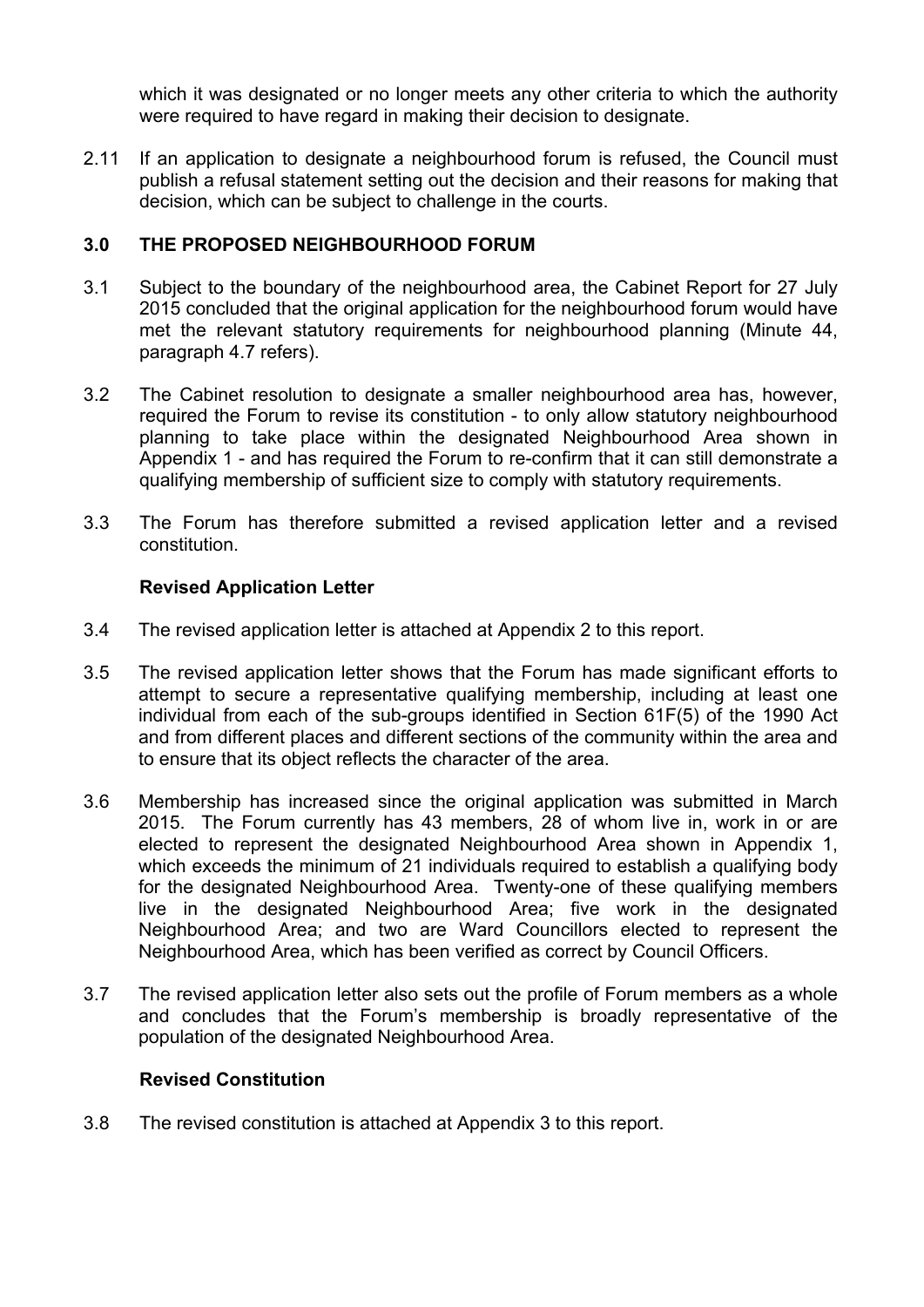- 3.9 The constitution now distinguishes between the wider area of the operation of the Forum (the 'area of benefit' defined in Clause 3 of the revised constitution - which continues to reflect the Birkenhead and Tranmere Ward boundary) and the Neighbourhood Area designated by Cabinet on 27 July 2015 (as defined in Clause 4 of the revised constitution).
- 3.10 Clause 5 of the revised constitution now provides for two classes of membership: to separate members who will be eligible to vote for actions to be undertaken within the designated Neighbourhood Area shown in Appendix 1 (with 'enhanced membership', as defined in Clause 5(b) of the revised Constitution), from members who will only be able to vote on actions to be undertaken within the wider 'area of benefit' (with 'standard membership', as defined in Clause 5(a) of the revised constitution).
- 3.11 Clause 9(k) and Clause 11(a) will then ensure that only those qualified for 'enhanced membership' (who live in, work in or have been elected to represent the Neighbourhood Area), will be involved in any decisions related to statutory neighbourhood planning within the designated Neighbourhood Area shown in Appendix 1, reinforced by a new duty on the Honorary Secretary in Clause 9(c).
- 3.12 In terms of the more general provisions, the object of the Forum, as set out in Clause 2 of the revised constitution, remains: "to promote or improve social, economic and environmental well-being" within its wider 'area of benefit', which includes the Neighbourhood Area shown in Appendix 1.
- 3.13 The revised constitution will continue to commit the Forum to engaging with the Council and with any other statutory agency, business or civil society organisation with an interest in the area, to collaborate for mutual benefit (Clause 2(a)); to engage with the local community to publicise and promote the work of the Forum (Clause 6(d)); and to work collaboratively on the preparation of neighbourhood planning proposals (Clause 11(d) refers).
- 3.14 Clause 5 of the revised constitution will ensure that membership will continue to remain open to anyone who lives in, works in or has been elected to represent the Neighbourhood Area shown in Appendix 1; Clause 11(b) will ensure that all neighbourhood planning consultations will be open to anyone who lives or works in or has an interest in the Neighbourhood Area, whether members of the Forum or not; and Clause 11(c) that the Forum will seek to involve everyone who lives, works or carries on business in the designated Neighbourhood Area.

#### **4.0 CONCLUSIONS**

4.1 In the light of the information submitted, it is considered that the application submitted by the Birkenhead and Tranmere Neighbourhood Forum, as revised, will meet the statutory requirements to be formally designated as the qualifying body for the designated Neighbourhood Area shown in Appendix 1 to this report.

# **5.0 RELEVANT RISKS**

5.1 As compliance with the national neighbourhood planning regulations is not discretionary, the principal risks to the Council are legal and financial, dependent on the continued availability of Government grants.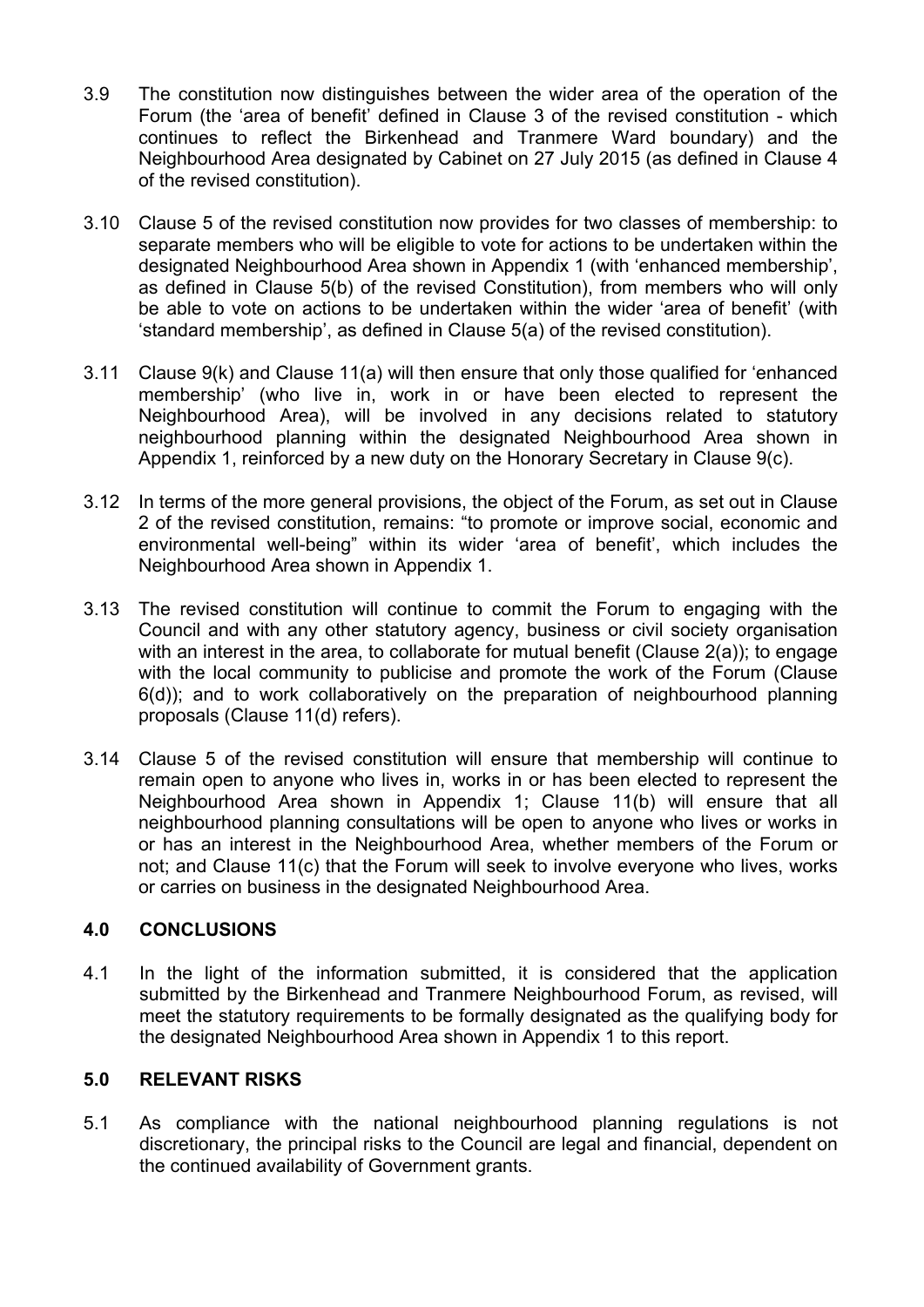- 5.2 A decision not to designate the Birkenhead and Tranmere Neighbourhood Planning Forum could be subject to legal challenge.
- 5.3 Potentially abortive costs at independent examination and local referendum could be mitigated by working in partnership with the Birkenhead and Tranmere Neighbourhood Planning Forum, to maximise the potential success of their neighbourhood planning proposals.
- 5.4 An alternative body could apply to the Council to be allowed to develop land-use planning proposals within the Forum's wider 'area of benefit'. If such a body met the statutory requirements for designation, the Council would not be able to refuse such a designation, providing the proposed neighbourhood area was outside the Neighbourhood Area designated by the Council on 27 July 2015.

#### **6.0 OTHER OPTIONS CONSIDERED**

- 6.1 The Council must deal with applications as submitted.
- 6.2 The option of amending the constitution of the Forum to only apply to the smaller designated Neighbourhood Area shown in Appendix 1 was discounted by the Forum following correspondence with representatives from the Department for Communities and Local Government.
- 6.3 The Forum has made it clear that it wishes to continue to operate outside the neighbourhood planning process within the wider 'area of benefit' defined in Clause 3 of the revised constitution.
- 6.4 The potential availability of alternative planning powers will be a matter to be considered by the Forum in consultation with the Council as their neighbourhood planning proposals are prepared.

#### **7.0 CONSULTATION**

- 7.1 The original application for designation has been publicised in accordance with national regulations.
- 7.2 The application documents were published on the Council's website on 20 May 2015 and public consultation took place between 20 May and 3 July 2015. The consultation was advertised through public notices in the local free press on 20 May, 27 May and 24 June 2015 and through a news item on the Community Action Wirral website, on 20 May 2015. Notification was also sent to:
	- Ward Councillors for Birkenhead and Tranmere; Oxton; and Rock Ferry;
	- 1,240 contacts on the Council's Local Plan contacts database (856 by e-mail and 384 by letter, including consultation bodies listed in Schedule 1 of the Neighbourhood Planning (General) Regulations 2012);
	- 3,059 local businesses, through the weekly broadcast issued by Business Wirral and the Wirral Chamber of Commerce on 20 May and 29 May 2015;
	- 7,913 contacts from the Council's previous budget option consultations;
	- the Member of Parliament for Birkenhead; and
	- 60 Birkenhead Constituency Area Committee contacts.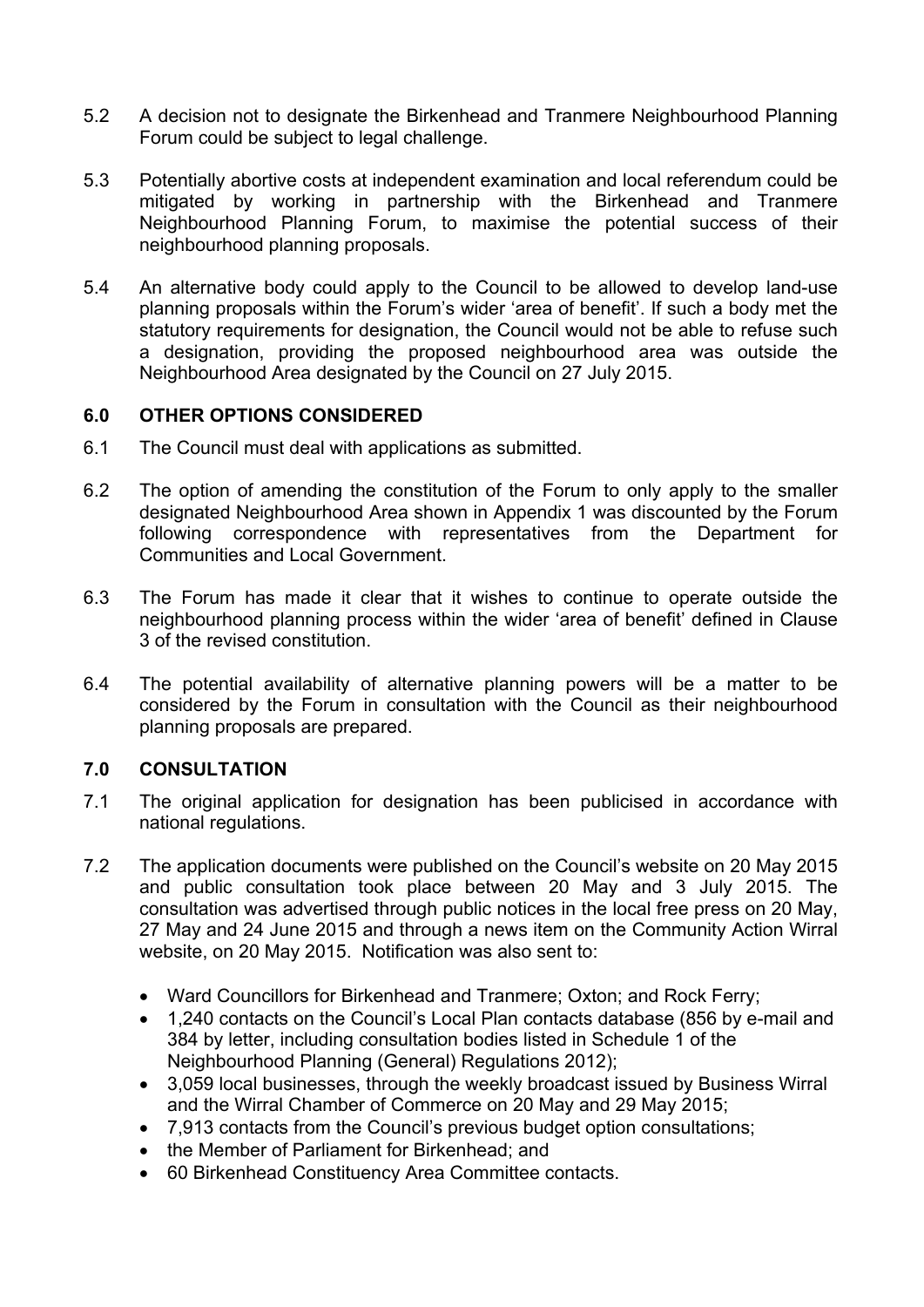- 7.3 Paper copies of the application documents were placed for public inspection at Birkenhead Central Library and at the North Annexe of Wallasey Town Hall.
- 7.4 Fourteen responses were submitted, one of which indicated that the organisation had no comment to make on the application, which were reported to Cabinet on 27 July 2015. None were made with regard to the proposed constitution of the Forum.
- 7.5 Any subsequent proposals by the Birkenhead and Tranmere Neighbourhood Planning Forum within the designated Neighbourhood Area shown in Appendix 1 will need to be subject to statutory public involvement, independent examination and local referendum before they can be formally approved.

# **8.0 IMPLICATIONS FOR VOLUNTARY, COMMUNITY AND FAITH GROUPS**

8.1 The constitution of the proposed Birkenhead and Tranmere Neighbourhood Planning Forum will ensure that any other willing local group or individual will also be able to contribute to the content of any emerging neighbourhood planning proposals.

#### **9.0 RESOURCE IMPLICATIONS: FINANCIAL; IT; STAFFING; AND ASSETS**

- 9.1 The costs associated with the designation of the Forum can be met from existing resources in Regeneration and Planning.
- 9.2 An un-ring-fenced grant of £5,000 is available to the Council from the Department of Communities and Local Government, to cover these costs, if the designation of the neighbourhood forum is confirmed before the end of 2015/16.
- 9.3 Future grants of up to £25,000, which are currently available to help councils with costs associated with publishing a submitted draft Neighbourhood Plan, arranging an independent examination and holding a local referendum, may not be available during 2016/17.
- 9.4 Following designation, the proposed Forum will be responsible for drawing up Neighbourhood Planning proposals in line with national regulations.
- 9.5 Any additional resources to support the proposed Forum and the later stages of the neighbourhood planning process, including publishing a draft Plan, arranging an independent examination and holding a local referendum, will need to be met from resources held by the Strategic Director for Regeneration and the Environment, less any available grant monies.
- 9.6 Recent local experience suggests that an independent examination could cost between £10,000 and £15,000, depending on the nature of the proposals to be contained within any proposed Neighbourhood Plan.
- 9.7 A local referendum of registered electors within the area applied for is currently expected to cost up to £10,000.

#### **10.0 LEGAL IMPLICATIONS**

10.1 If designated, the Forum will only be endorsed as a qualifying body for the purposes of taking decisions on neighbourhood planning within the designated Neighbourhood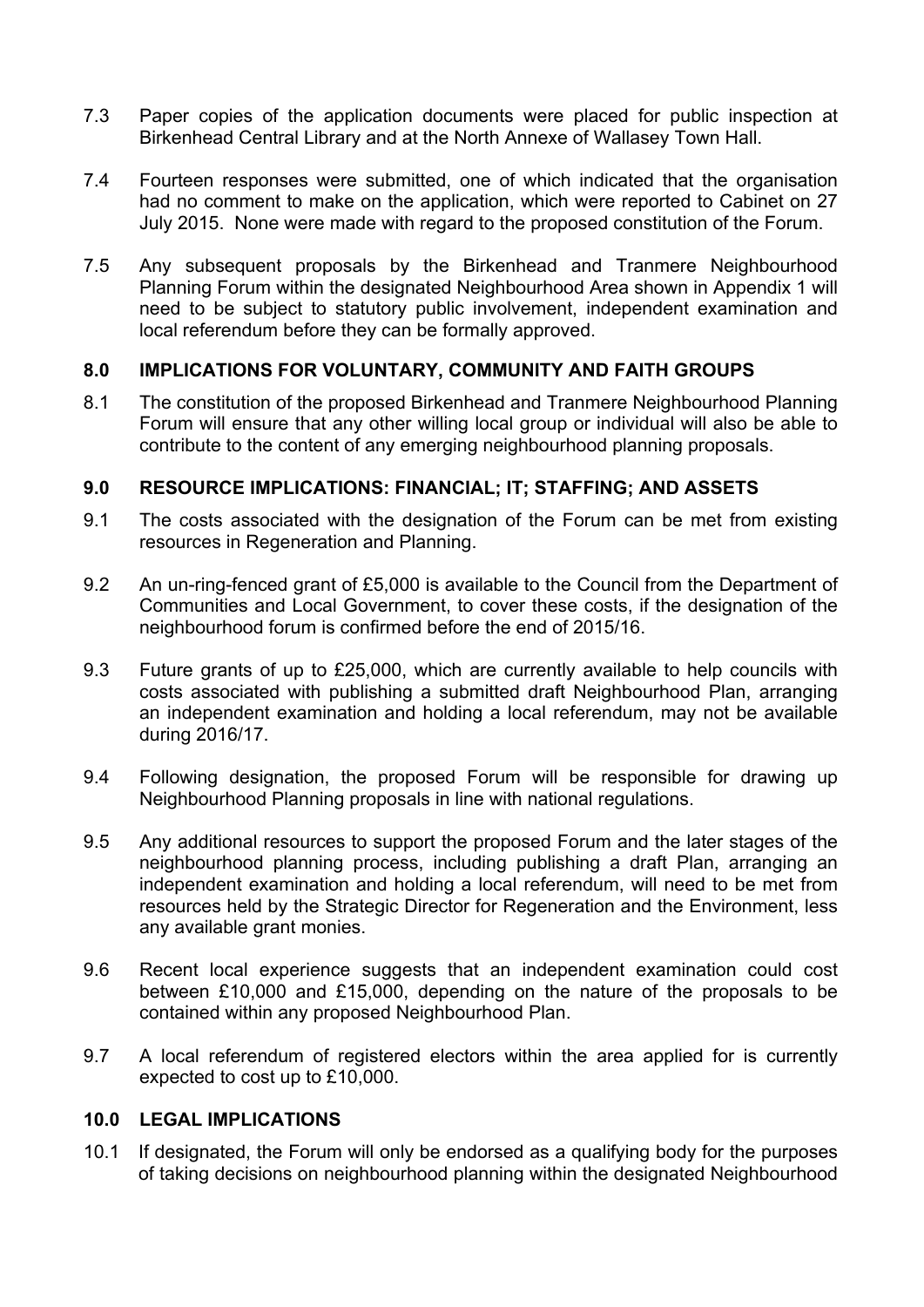Area shown in Appendix 1 and not within the wider 'area of benefit' falling outside this designation.

- 10.2 The Council has a legal duty to support local communities in their preparation of statutory neighbourhood planning proposals and must accept and publish proposals for designation that comply with the requirements of the Localism Act.
- 10.2 The Council can only refuse to designate a forum where it does not meet the prescribed conditions of the Act and must publish the reasons for refusing any application.
- 10.3 When considering whether to designate a neighbourhood forum, the Council must have regard to the desirability of designating an organisation or body which has secured or taken reasonable steps to attempt to secure that its membership: contains at least one individual who lives in the area, one individual who works in the area and one individual who is an Elected Member for that area; is drawn from different places and from different sections of the community within the area concerned; and that the purpose of that organisation or body reflects, in general terms, the character of that area.
- 10.4 The Council may only designate one organisation or body as the neighbourhood forum for each neighbourhood area and neighbourhood areas are not allowed to overlap each other. Once designated, no other organisation or body may be designated for that neighbourhood area until that designation expires or is withdrawn.
- 10.5 As soon as possible after designating a neighbourhood forum the Council must publish the name of the neighbourhood forum; a copy of the written constitution of the neighbourhood forum; the name of the neighbourhood area to which the designation relates; and contact details for at least one member of the neighbourhood forum, on their website and in such other manner as they consider is likely to bring the designation to the attention of people who live, work or carry on business in the neighbourhood area.
- 10.6 Following designation, the neighbourhood planning forum will be responsible for the preparation of a draft plan, in line with national regulations which provide for statutory public involvement and for submitting the draft plan to the Council for publication and examination by an independent person with appropriate qualifications and experience.
- 10.7 The Council must make a proposed neighbourhood plan part of the statutory Development Plan for Wirral, if it passes the examination and is supported by a majority of those voting in a local referendum.
- 10.8 The designation of a forum will initially last for five years. Once designated, the Council will only be able to withdraw the designation of the forum, if the forum no longer meets the statutory conditions for designation.
- 10.9 Any local referendum will need to comply with the Neighbourhood Planning (Referendums) Regulations 2012 (SI 2012 No. 2031) (as amended).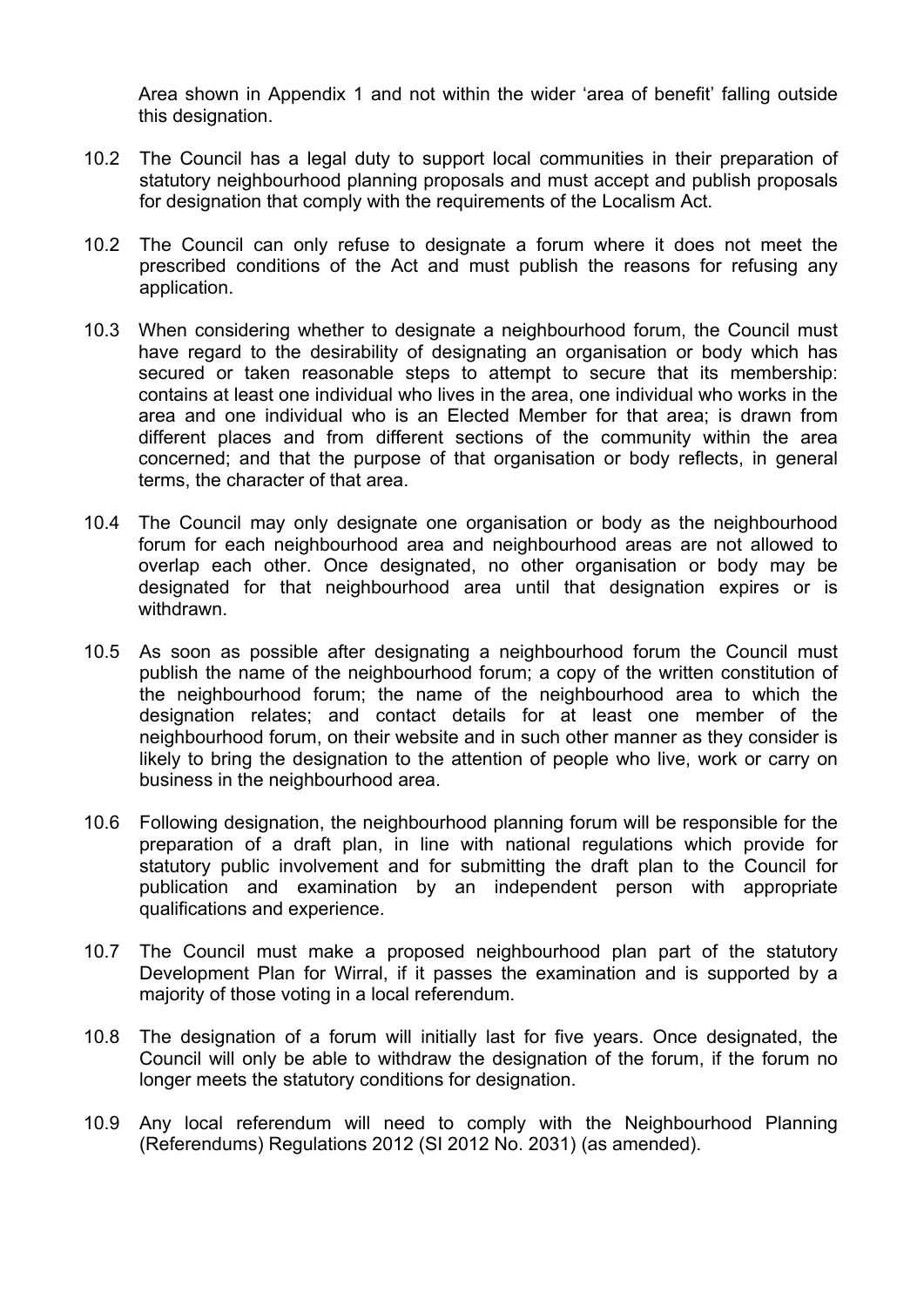- 10.10 The proposal to give neighbourhood forums which have a neighbourhood development plan that has passed referendum, the right to begin the process to create a new town and parish council, without the requirement to submit a supporting petition, was announced in January 2015.
- 10.11 A duty to spend a proportion of any Community Infrastructure Levy receipts in neighbourhood areas with a neighbourhood plan in place, came into force in 25 April 2013.

### **11.0 EQUALITIES IMPLICATIONS**

- 11.1 An updated equalities impact review can be viewed at: <http://www.bit.ly/regenEIA> (under the heading "Regeneration and Planning")
- 11.2 The constitution, object and open membership of the proposed neighbourhood planning forum should have positive equalities implications. A new equalities impact assessment will, however, need to be prepared once any final neighbourhood planning proposals have been prepared.

# **12.0 CARBON REDUCTION IMPLICATIONS**

12.1 It is a legal requirement that neighbourhood planning proposals must contribute towards the achievement of sustainable development.

# **13.0 PLANNING AND COMMUNITY SAFETY IMPLICATIONS**

- 13.1 If designated, the Birkenhead and Tranmere Neighbourhood Planning Forum would become the statutory Neighbourhood Planning Forum for the designated Neighbourhood Area shown in Appendix 1, for five years from designation or until the designation is withdrawn and no other organisation or body may be designated as the Neighbourhood Forum for the Area until the designation expires or is withdrawn.
- 13.2 Once designated, the Forum will be responsible for the preparation of draft neighbourhood planning proposals in line with national regulations including national policy and will become a consultee on planning applications within the designated Neighbourhood Area shown in Appendix 1.
- 13.3 Subject to passing independent examination and a majority vote in a local referendum, any Neighbourhood Development Plan would become part of the Council's statutory Development Plan alongside the Unitary Development Plan, the Joint Waste Local Plan for Merseyside and Halton and, once adopted, the emerging Core Strategy Local Plan and must be used in the determination of individual planning applications.
- 13.4 The Forum must demonstrate that their final proposals will meet the basic conditions set out in national legislation. The Forum must have regard to national policy and guidance and their proposals must be in general conformity with the Council's strategic land use planning policies, which include the Council's Unitary Development Plan, the joint Waste Local Plan for Merseyside and Halton and, once adopted, the emerging Core Strategy Local Plan.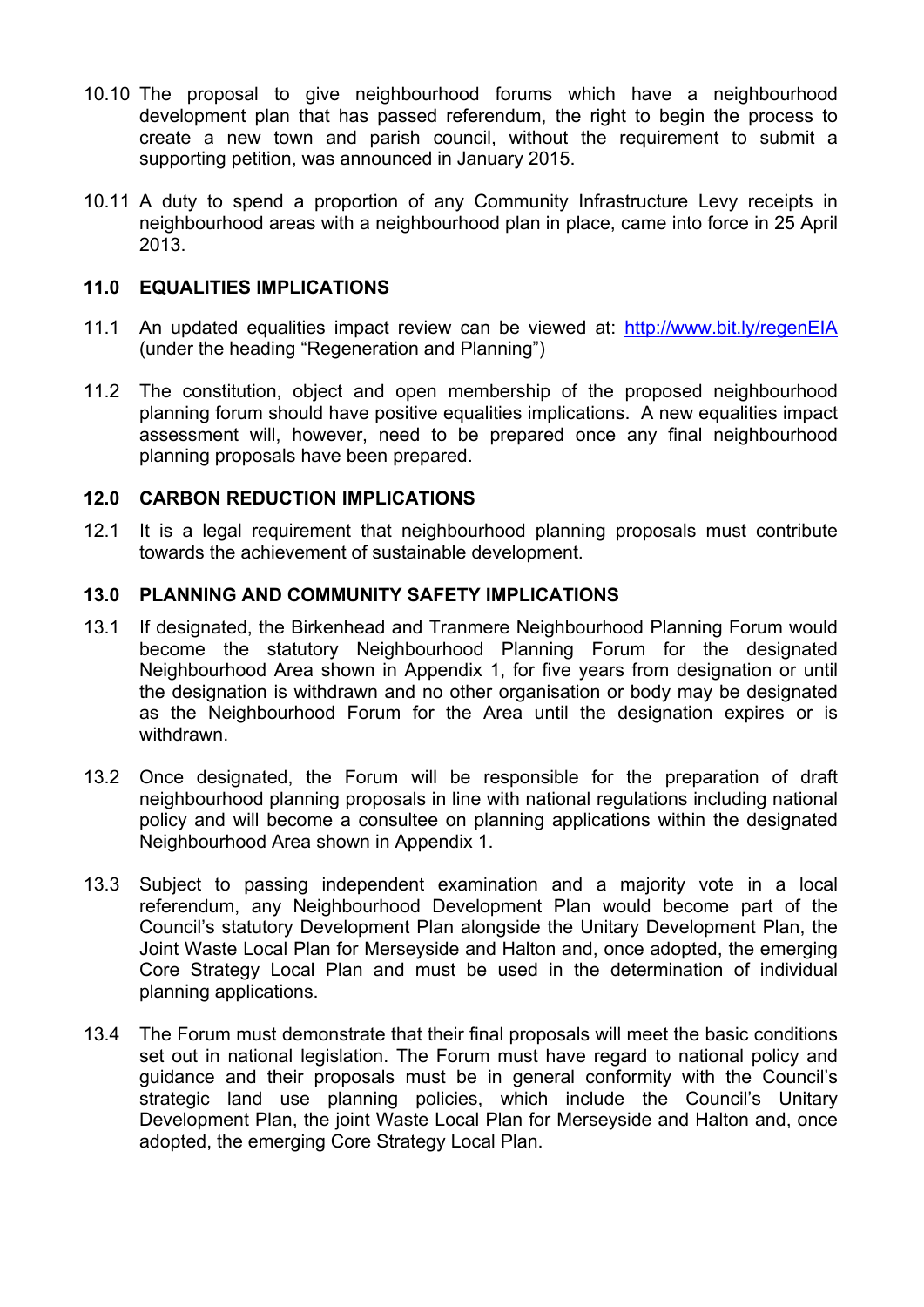# **14.0 RECOMMENDATIONS**

- (1) That the Birkenhead and Tranmere Neighbourhood Planning Forum is formally designated as the statutory neighbourhood planning forum for the Neighbourhood Area of Birkenhead and Tranmere shown in Appendix 1 to this report, subject to the revised constitution attached at Appendix 3 to this report; and
- (2) That the designation and the associated documents are published in accordance with Regulation 10 of the Neighbourhood Planning (General) Regulations 2012.

### **15.0 REASONS FOR RECOMMENDATIONS**

15.1 To fulfil the Council's statutory duties for the administration of an application to establish a statutory neighbourhood planning forum for Birkenhead and Tranmere.

| <b>REPORT AUTHOR:</b> | <b>Hannah Austin</b>              |  |
|-----------------------|-----------------------------------|--|
|                       | <b>Senior Planning Officer</b>    |  |
|                       | telephone: (0151) 691 8192        |  |
|                       | email: hannahaustin@wirral.gov.uk |  |

# **APPENDICES**

Appendix 1 – Designated Neighbourhood Area for Birkenhead and Tranmere Appendix 2 – Revised Application Letter Appendix 3 – Revised Constitution

# **REFERENCE MATERIAL**

[Localism](http://www.legislation.gov.uk/ukpga/2011/20/contents/enacted) Act 2011 (Part 6, Chapter 3 and Schedules 9 to 12 refer) The [Neighbourhood](http://www.legislation.gov.uk/uksi/2012/637/made/data.pdf) Planning (General) Regulations 2012 (2012, No. 637), Regulations 5 to 10 refer

The [Neighbourhood](http://www.legislation.gov.uk/uksi/2015/20/pdfs/uksi_20150020_en.pdf) Planning (General) (Amendment) Regulations 2015 (2015, No. [20\),](http://www.legislation.gov.uk/uksi/2015/20/pdfs/uksi_20150020_en.pdf) Regulation 2 refers

National Planning Policy [Framework](http://planningguidance.planningportal.gov.uk/) (CLG, March 2012), paragraphs 183 to 185 refer

National Planning Practice [Guidance](http://planningguidance.planningportal.gov.uk/) (CLG, [Neighbourhood](http://planningguidance.planningportal.gov.uk/blog/guidance/neighbourhood-planning/) Planning pages refer)

The Council's adopted Unitary Development Plan can be viewed at [http://www.wirral.gov.uk/my-services/environment-and-planning/planning/local](http://www.wirral.gov.uk/my-services/environment-and-planning/planning/local-development-framework/unitary-development-plan)[development-framework/unitary-development-plan](http://www.wirral.gov.uk/my-services/environment-and-planning/planning/local-development-framework/unitary-development-plan)

The Proposed Submission Draft Core Strategy Local Plan can be viewed at [http://www.wirral.gov.uk/my-services/environment-and-planning/planning/local](http://www.wirral.gov.uk/my-services/environment-and-planning/planning/local-development-framework/core-strategy-development-plan)[development-framework/core-strategy-development-plan](http://www.wirral.gov.uk/my-services/environment-and-planning/planning/local-development-framework/core-strategy-development-plan)

Further background information can be viewed on the Forum's website at <http://batnpf.org/>

A copy of the Council's Delegated Decision to publicise the original application can be viewed at <http://democracy.wirral.gov.uk/ieDecisionDetails.aspx?ID=2952>

A copy of the 27 July 2015 Cabinet Report (Minute 44) can be viewed at <http://democracy.wirral.gov.uk/ieListDocuments.aspx?CId=121&MId=5361&Ver=4>